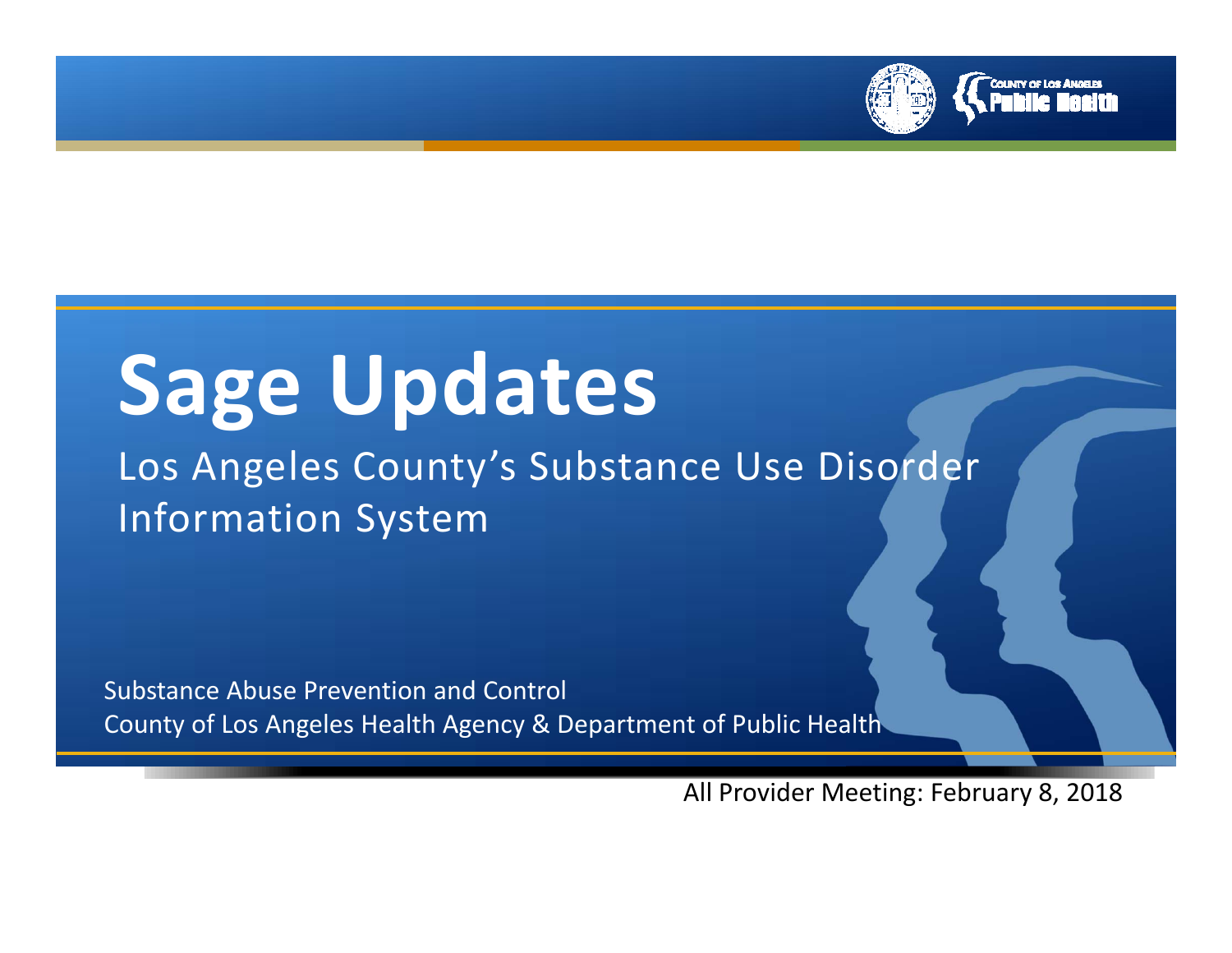

## **Outline**

- **Change Management Considerations**
- **Informational Notice: Transitional Billing on Sage**
- **Tips for Successful Use of Sage**
- **Reducing Duplicate Clients**
- **Sage Website**
	- FAQ's
- **New Access Groups**



- Licensed‐Eligible LPHAs vs. Students/Interns
- **Sage Support**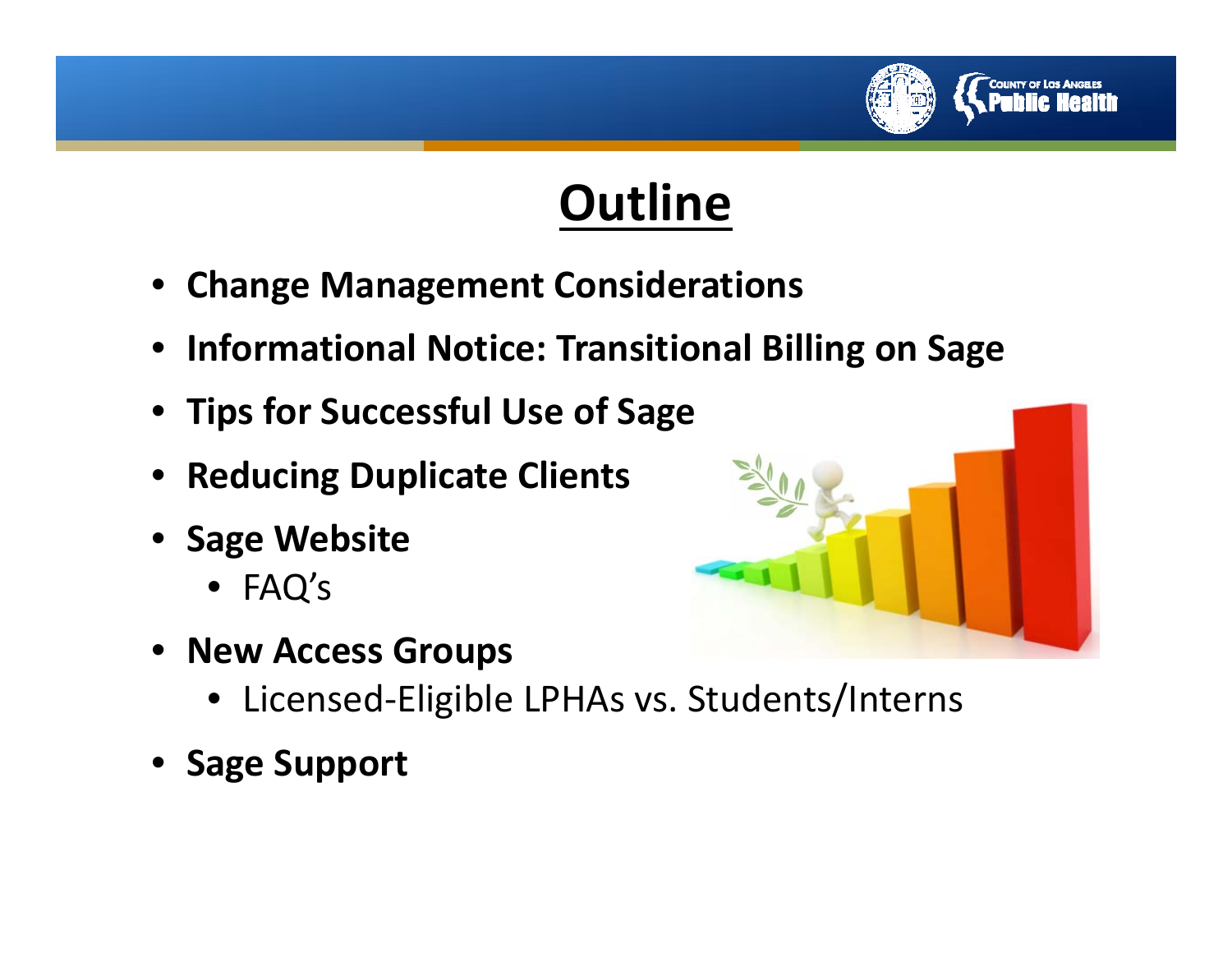

2

**Change Management: The management of change and development within <sup>a</sup> business or organization through adaptions in process, staff, workflows, and techniques.**

# The secret of change is to focus all of your energy, not on fighting the old, but on building the new.

Socrates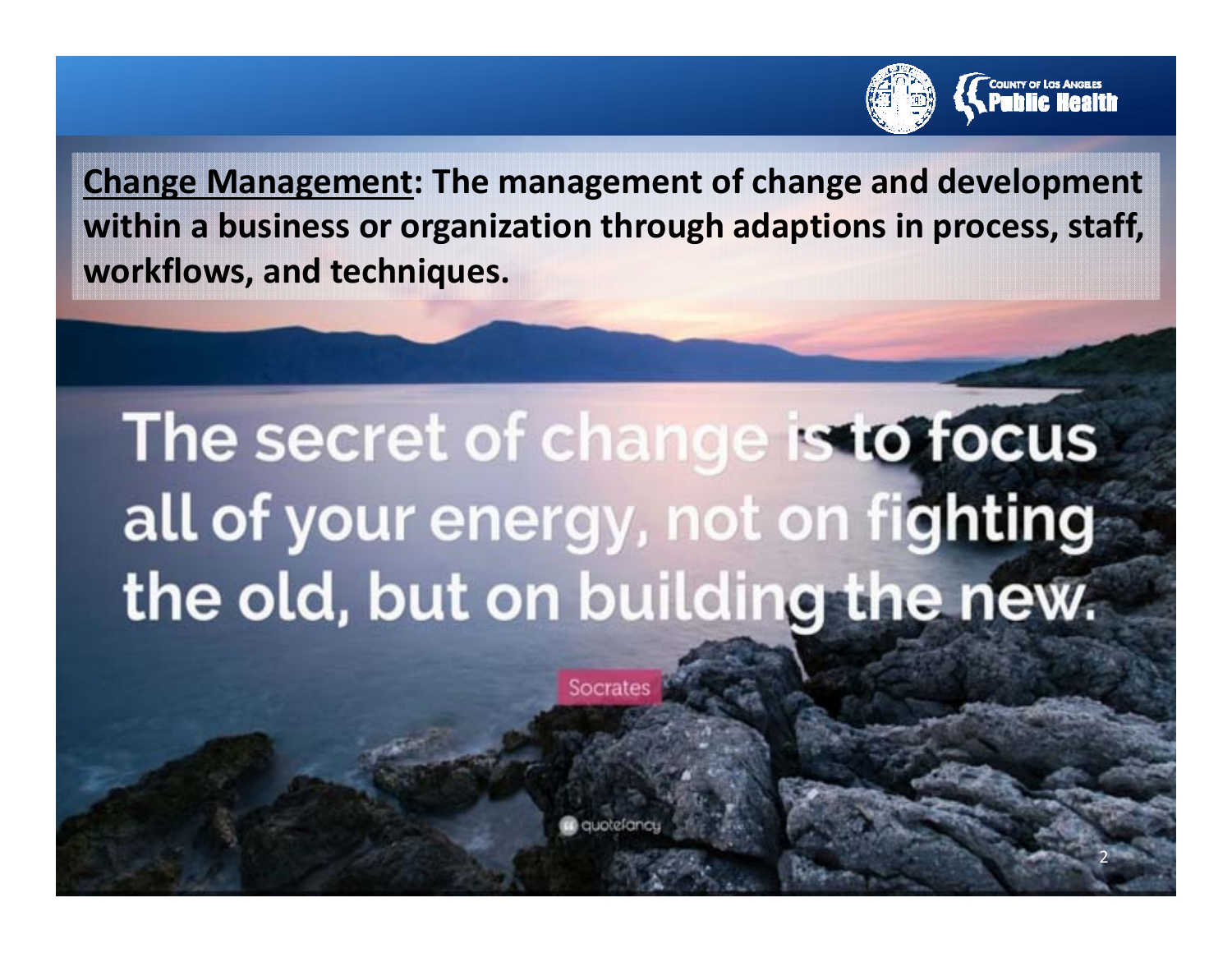#### **Sage Change Management Considerations**

#### • **Sage should be incorporated into agency operations**

• Convening internal Sage workgroups or learning sessions within your agencies may be <sup>a</sup> useful forum to disseminate and standardize Sage knowledge, and discuss Sage‐related issues.

#### • **Assess Sage and staff workflows to identify efficiencies and improvements**

- CONSIDER STARTING ANEW
	- • Rather than starting with your old workflow and trying to figure out how to replicate the old workflow with the workflow for Sage, consider starting with what processes must happen and building the new Sage workflow around that

#### • **Staff Skills Development**

• Build Sage trainings into staff onboarding/training requirements and agency operations  $\rightarrow$  computer skills, writing skills, etc.

**COUNTY OF LOS ANGELES**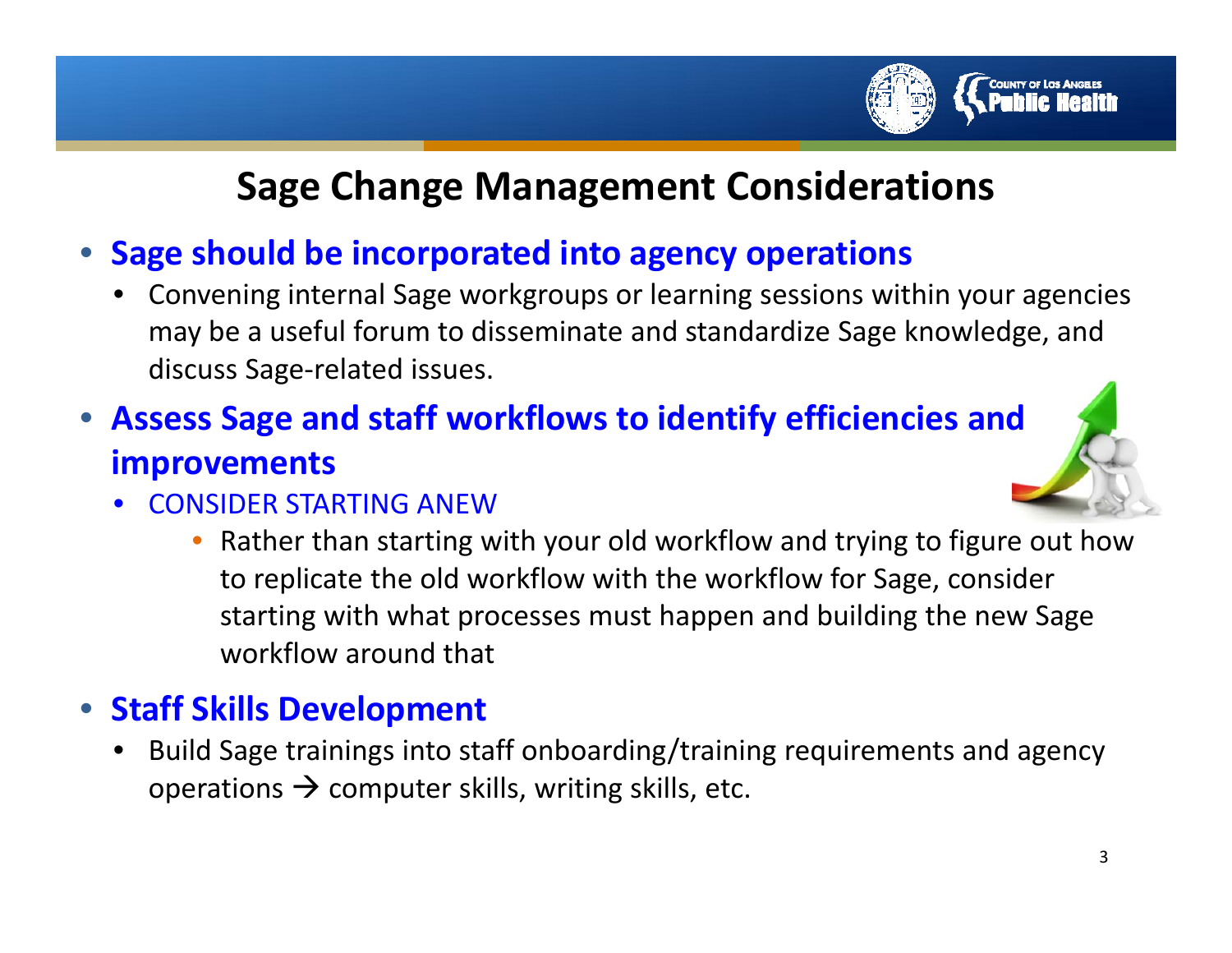

## **Informational Notice: Transitional Billing on Sage**

**One‐time funding amount to support providers during initial Sage transition for services provided, but not yet billed on Sage.**

- • **Amount based on average of July 2017 – November 2017 billing; only treatment providers are eligible.**
- $\bullet$  **Clinical documentation is still required to support the delivery of services.**
- • **Services not supported by clinical documentation by February 28, 2018 will be disallowed in the March 2018 billing cycle.**

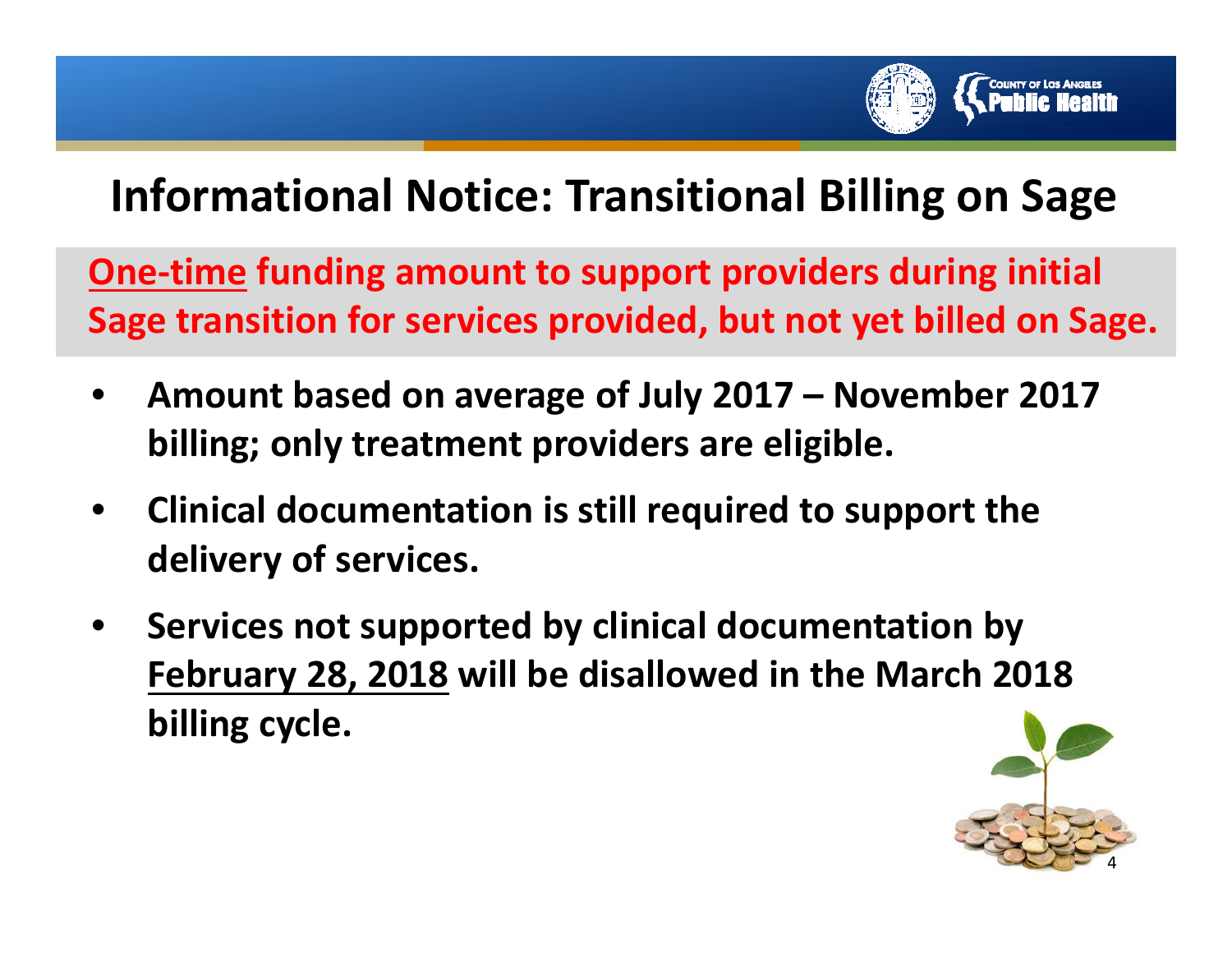

## **Sage – Keys for Success**

### **1. ACCURACY & PRECISION of information entered in Sage**



### **2. TIMELINESS of activities**

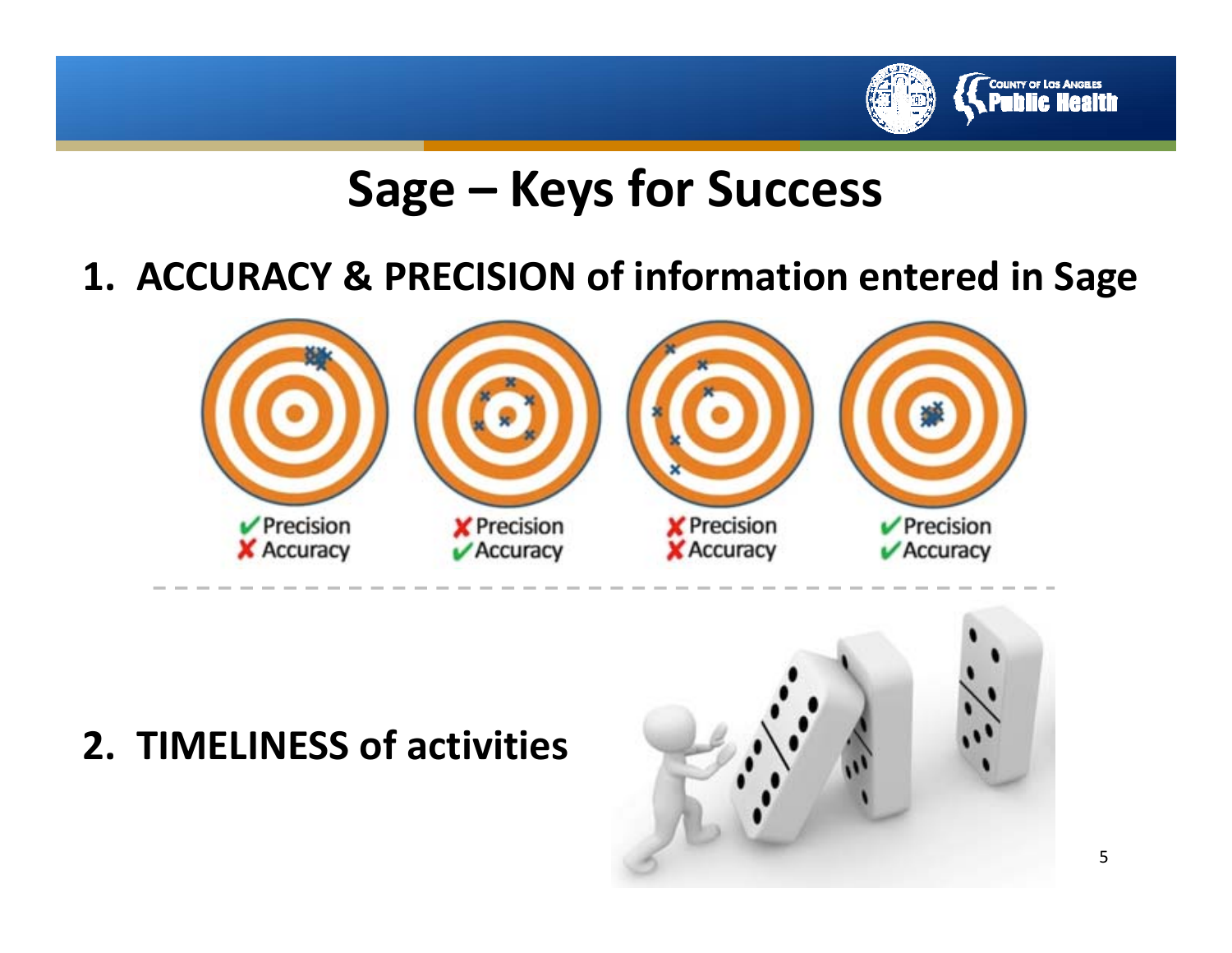



## **Tips for Successful Use of Sage**

- • **Sage processes need to happen in stepwise fashion – incorrect/missing information or delays in upstream processes will result in problems with downstream processes.**
	- **1. Admission**
	- **2. Data collection** in CalOMS/LACPRS
	- **3. Clinical work & documentation** (ASAM assessment, entering diagnosis, Authorization Form [if applicable], clinical documentation, etc)
	- **4. Billing**
	- •**Timely and accurate information in earlier processes**
	- • **Responsiveness to SAPC staff for financial and authorization clarifications**

*Both of these are key actions to reduce the likelihood of system authorization and billing denials due to missing or inaccurate client information!*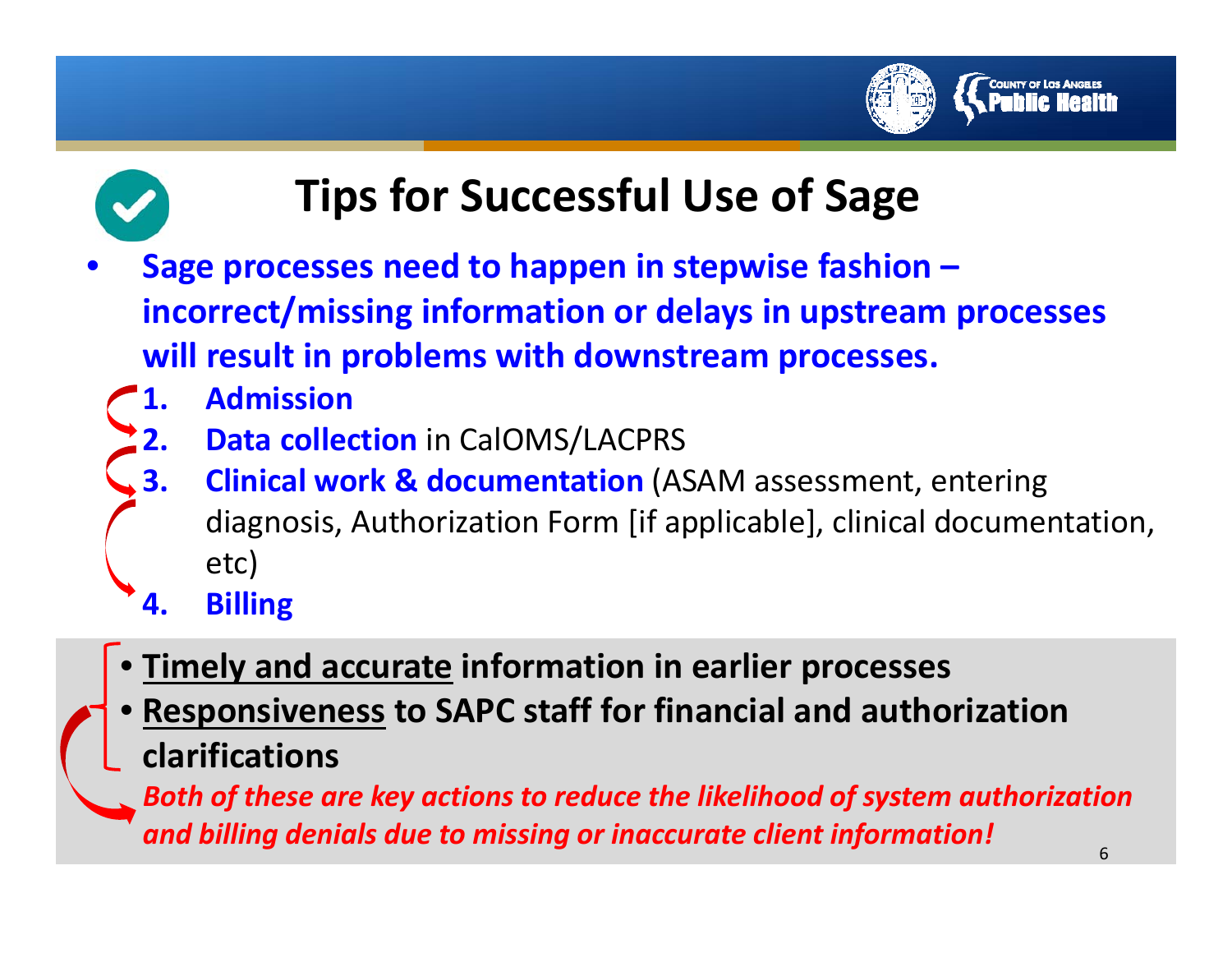



#### •**Admission – Tips**

- •• If the admission process within Sage contains incorrect/missing information, the Financial Eligibility fields will not pre‐populate and there may be errors in the system.
- • **FINANCIAL ELIGIBILITY**
	- •**Client Index Number (CIN)** is REQUIRED for billing.
	- $\bullet$  Most common billing error currently is providers mistakenly entering the CIN into the "Policy Number" field on the Financial Eligibility Form, instead of in the "CIN" field.
- • **Admission dates** must fall within treatment service dates, otherwise admission dates after treatment service dates will result in billing errors.
- •**Full names** must be used; patient initials are unacceptable.

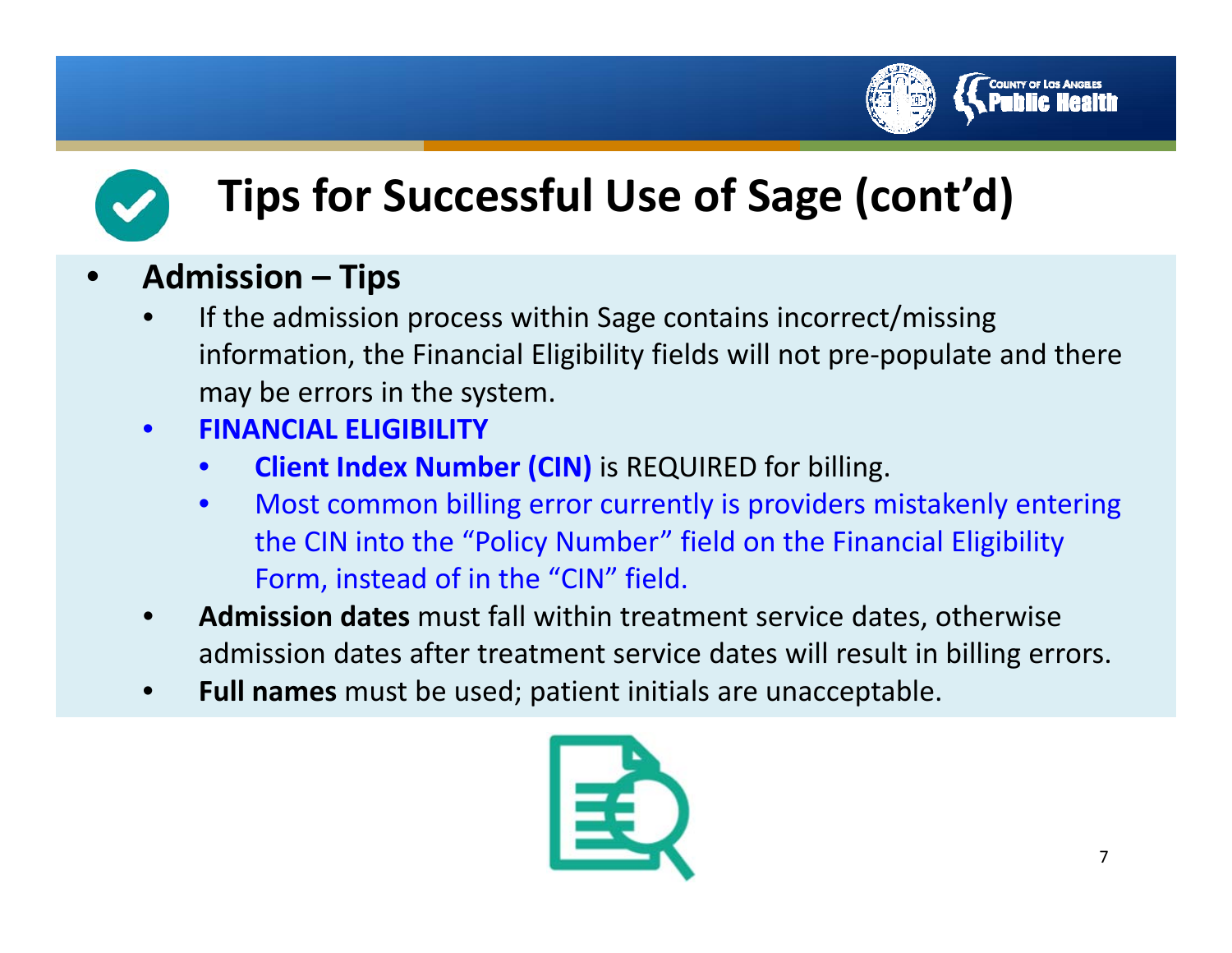



#### •**Data Collection – Tips**

- • **All RED fields in CalOMS/LACPRS are required** – Missing or inaccurate information will result in the inability to submit the CalOMS form in Sage due to data quality checks in the system.
- • **Providers MUST remember to discharge patients from CalOMS** – this is creating <sup>a</sup> problem when patients present at other providers for treatment.
- • Refer to Data Collection User Guide on SAPC's Sage website for more detailed information.

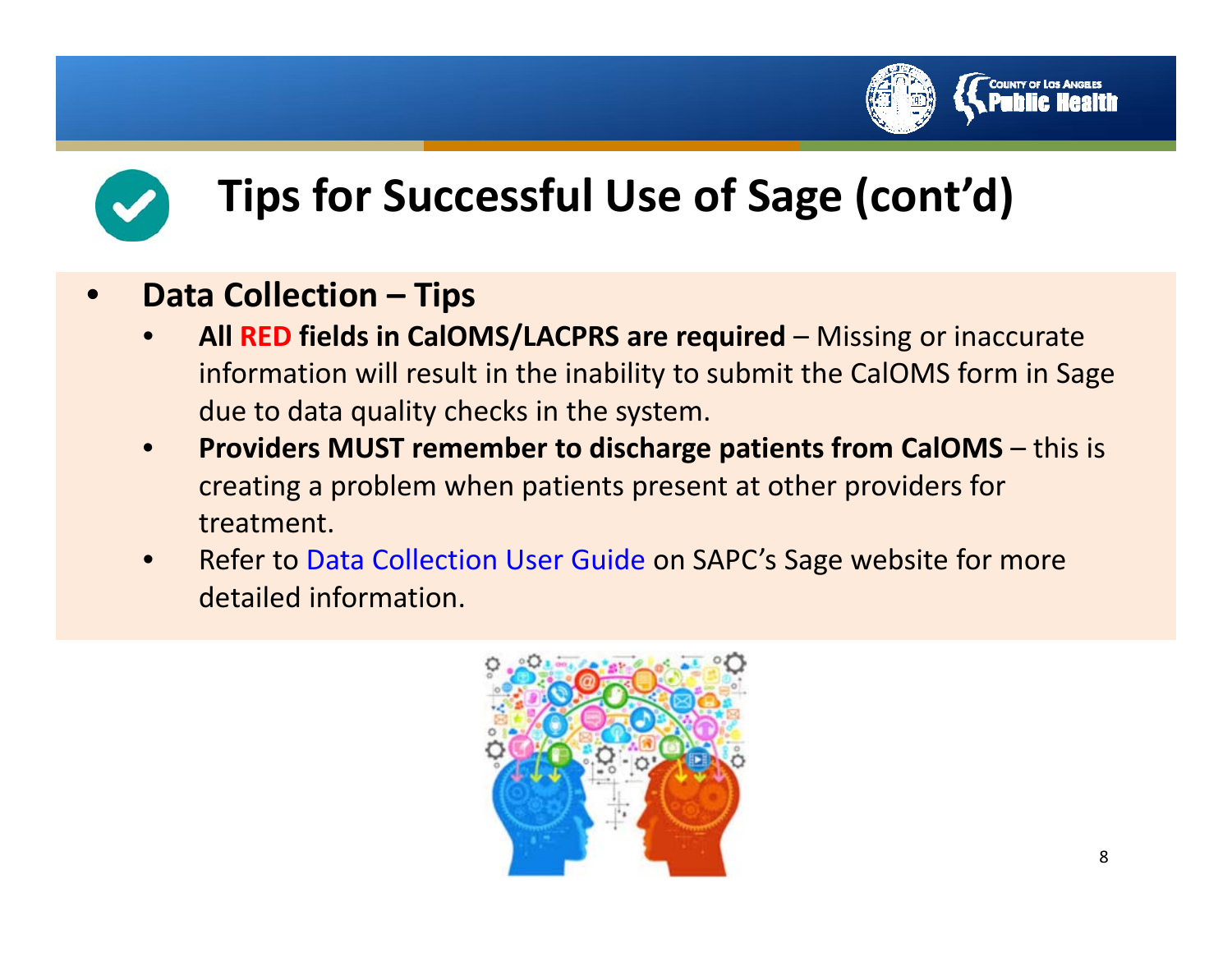



- • **Clinical Work & Documentation – Tips**
	- • **Diagnosis MUST be entered in the Provider Diagnosis (ICD‐10) Form**. Providers should NOT enter diagnosis in the Authorization Form, as this will result in claim denials when submitting bills.
	- $\bullet$  **Authorization Forms should only be submitted AFTER providers have completed all elements SAPC needs to review authorizations** (e.g., finalized ASAM, completed Provider Diagnosis (ICD‐10) Form, etc).
		- • **Providers should only submit Authorization Forms for AUTHORIZED SERVICES** (residential, Recovery Bridge Housing, etc).
		- $\bullet$  **Authorization Forms submitted for NON‐AUTHORIZEDSERVICES (OP, IOP, WM for adults, OTP, etc) will be denied** because these services do not require authorization.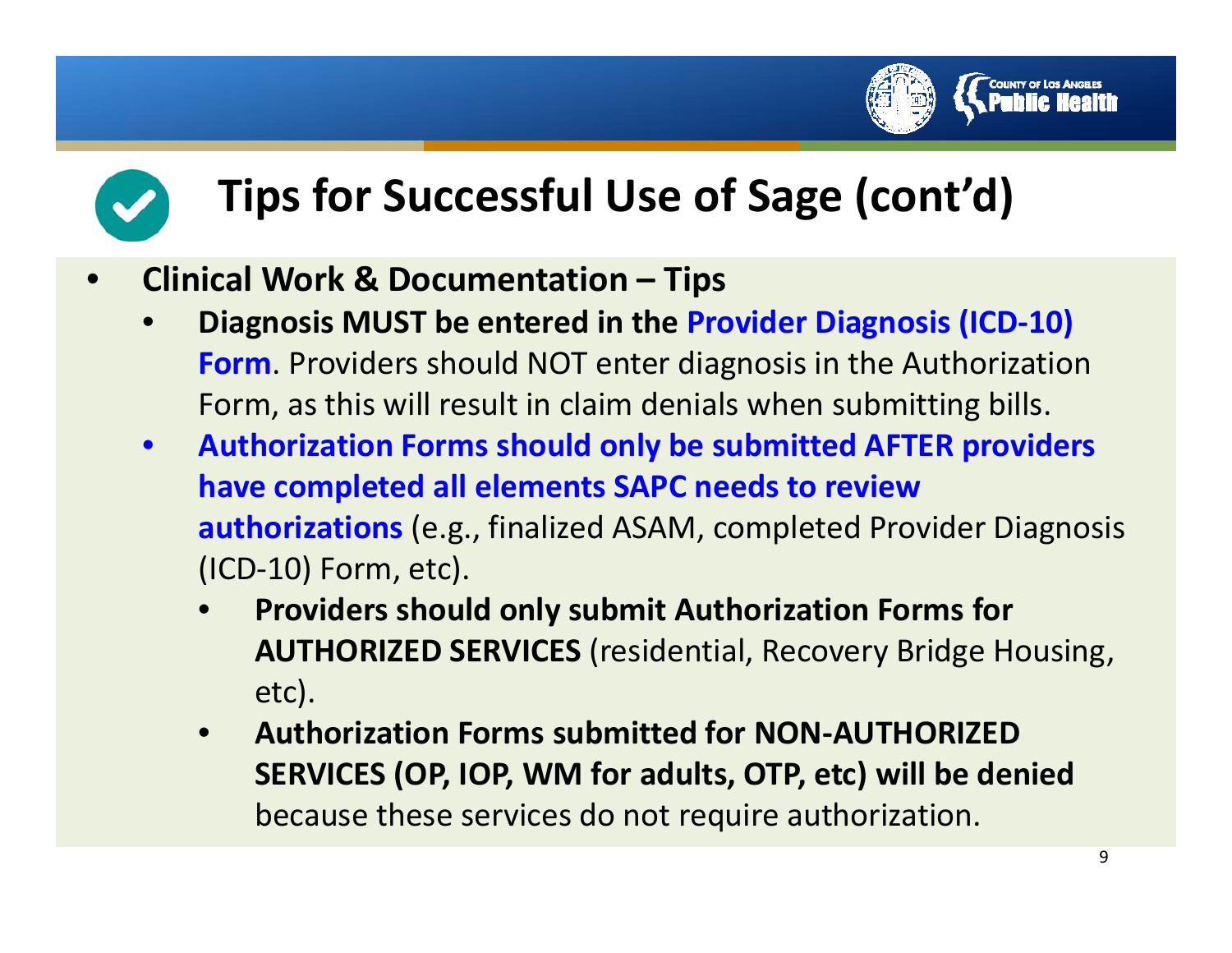



#### •**Billing – Tips**

- • Refer to the **Sage Billing Webinar** handout for detailed descriptions of the billing process.
- • Check to make sure that all processes PRIOR to billing are complete and accurate if you are experiencing billing problems.

#### •**Other Resources**

- •Help Desk
- •Your Superusers
- • **Share your successful Sage processes with Superusers and staff!**

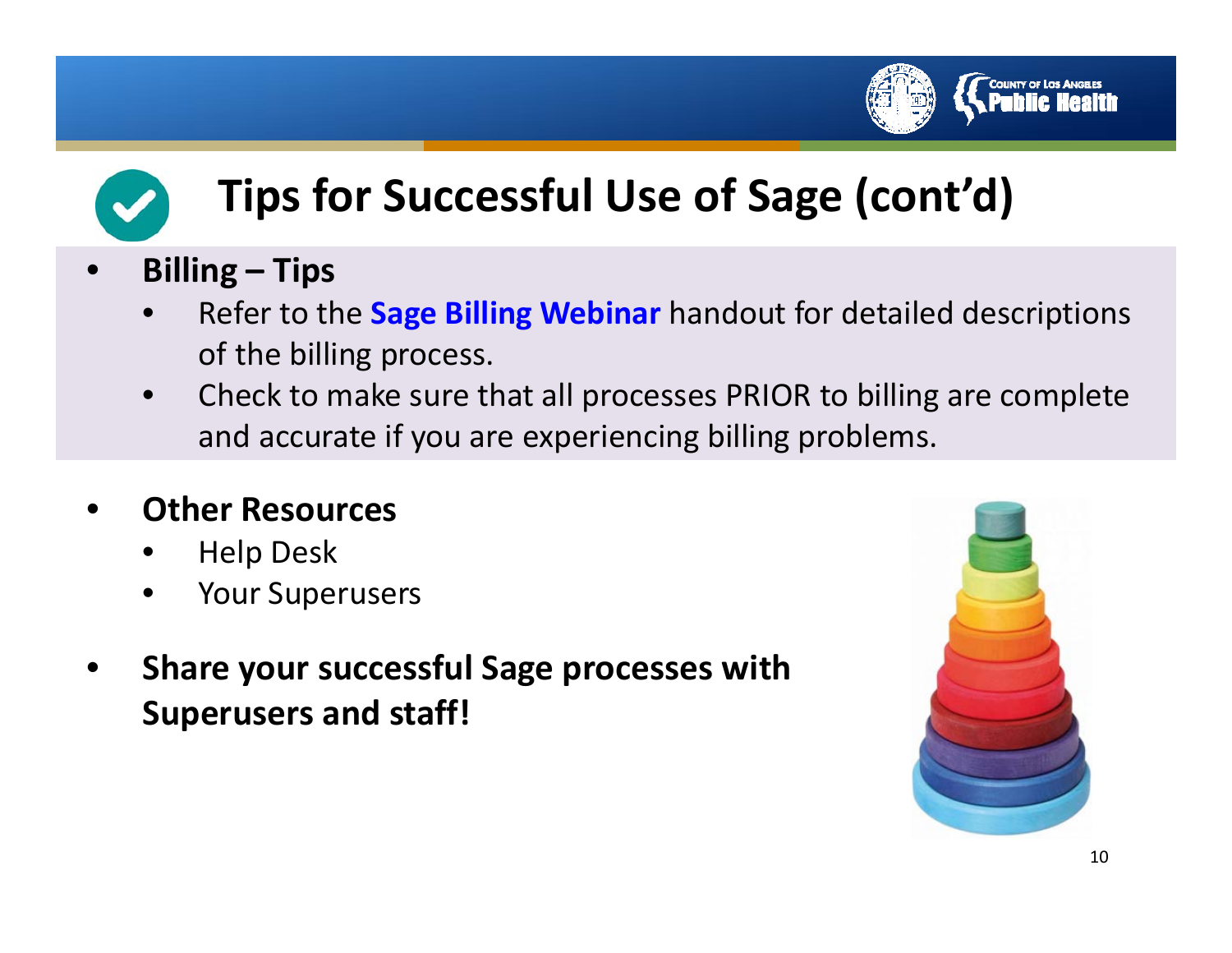

### **Reducing Duplicate Clients within Sage**

- • **Duplicate client entries in Sage create MAJOR problems**
	- Duplicate clients are when there are multiple Sage profiles open for the same patient.
		- This can result in authorizations, clinical documentation, or billing being done in different profiles for the same patient at the same agency or site, or between different agencies.
		- • To address this, Netsmart and SAPC staff need to evaluate each client profile to determine how best to perform <sup>a</sup> client merge to combine all client information into <sup>a</sup> single Sage profile.
	- **It's critical that providers try to avoid creating duplicate clients within Sage to avoid errors with data, authorizations, and billing.**
- **Providers should ALWAYS check "Client Search" before opening up a new case within Sage to make sure that <sup>a</sup> client profile doesn't already exist for that patient.**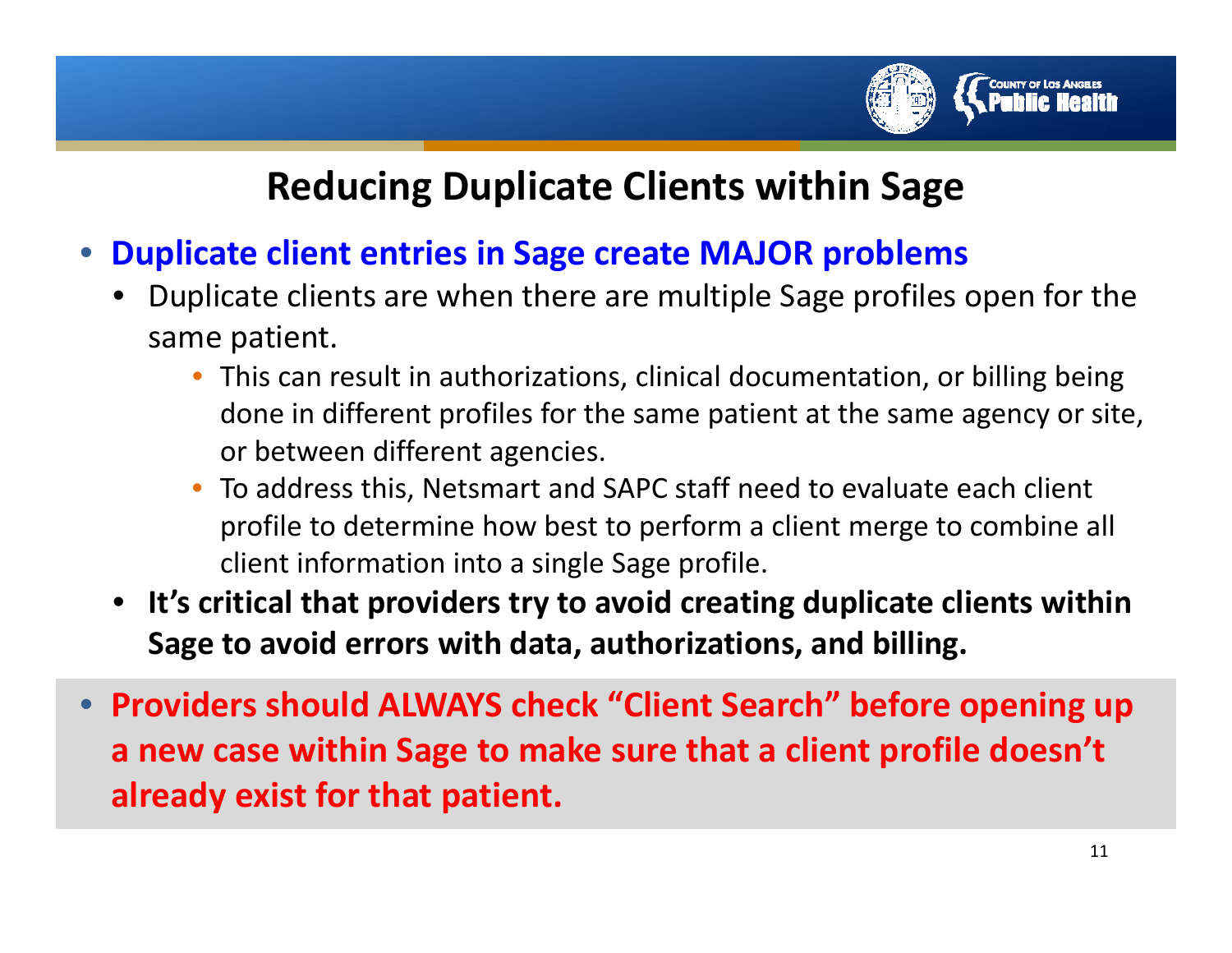

#### **SAPC's Sage Website**

**http://publichealth.lacounty.gov/sapc/Sage/SageInfo.htm**



#### •**Contains information on:**

- $\bullet$ Frequently Asked Questions (FAQs)
- $\bullet$ Managing user access – onboarding/offboarding staff
- $\bullet$ Training calendar
- $\bullet$ ● … and more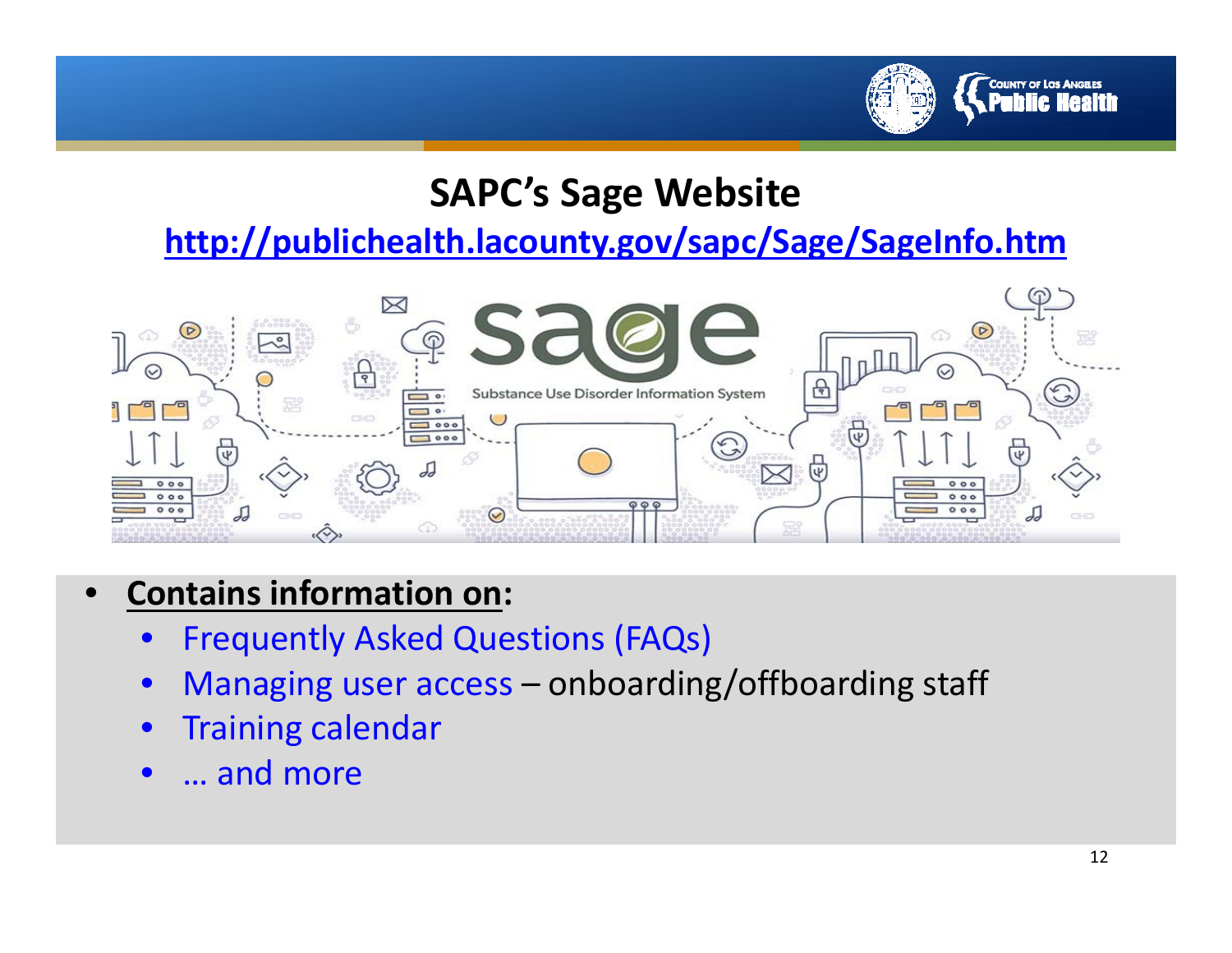

## **Frequently Asked Questions – Samples**

- •What do I do if I have <sup>a</sup> general Sage issue to resolve?
- $\bullet$  What do we do when financial eligibility information is missing or incorrect?
- • What do we do when financial eligibility information is missing or incorrect?
- $\bullet$  With regard to billing, Sage shows multiple billing codes for the same service in the drop down menu. Which codes should we use?
- $\bullet$ • I am a Primary Sage user. What do I have to submit for approval of <sup>a</sup> non‐authorized service?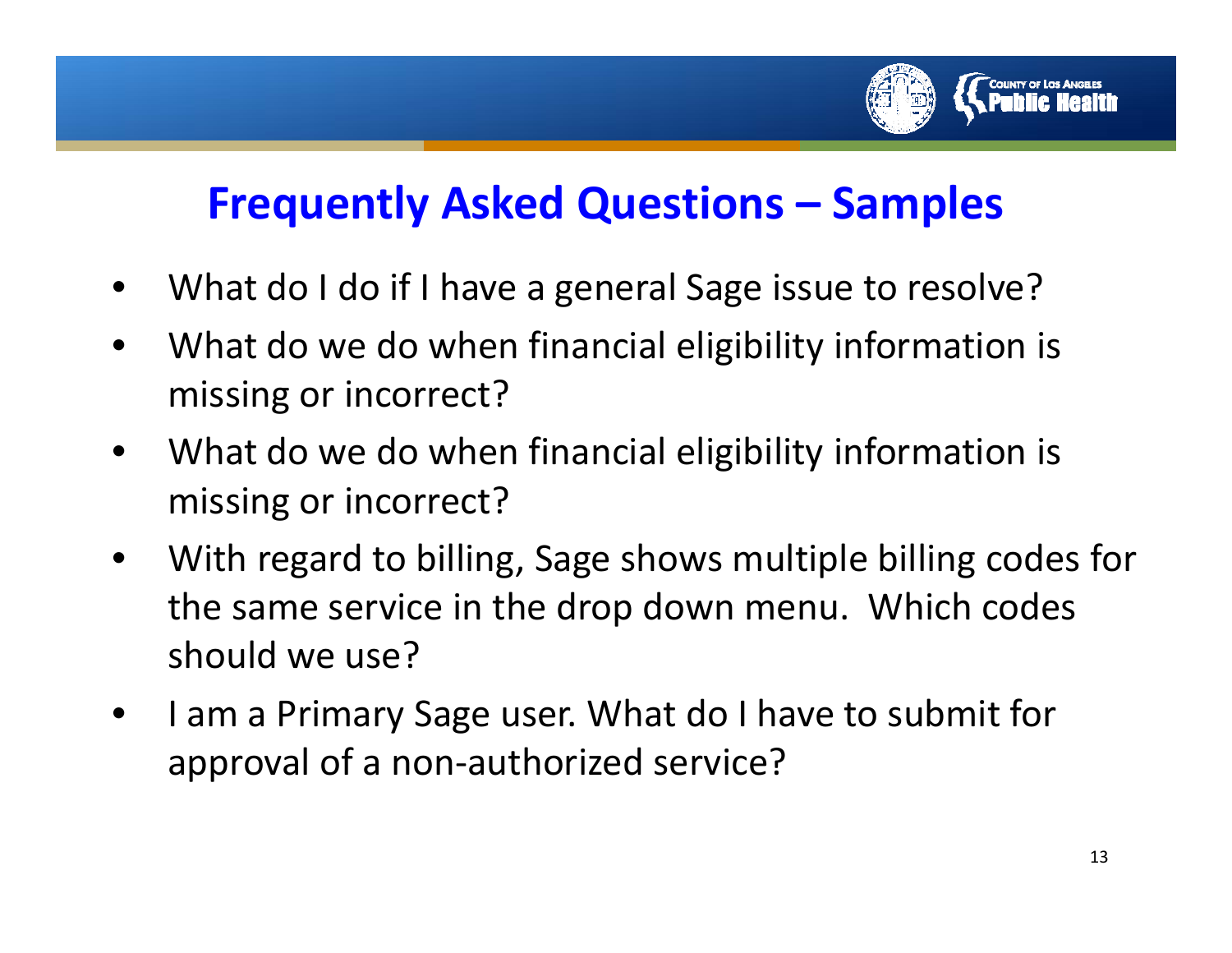

## **ASAM CONTINUUM Assessment FAQ – Vitals & GAF**

• The ASAM CONTINUUM assessment contains certain fields that are required because they are part of its computer algorithm to calculate appropriate levels of care.



- • **If your agency does not take vitals or use the GAF, please use the values below as default entries:**
	- $\bullet$  Blood pressure:
		- •Systolic ("high" number) – 110
		- •Diastolic ("low" number) – 70
	- $\bullet$ • Heart Rate – 60 beats per minute
	- $\bullet$ Global Assessment of Functioning (GAF) – 80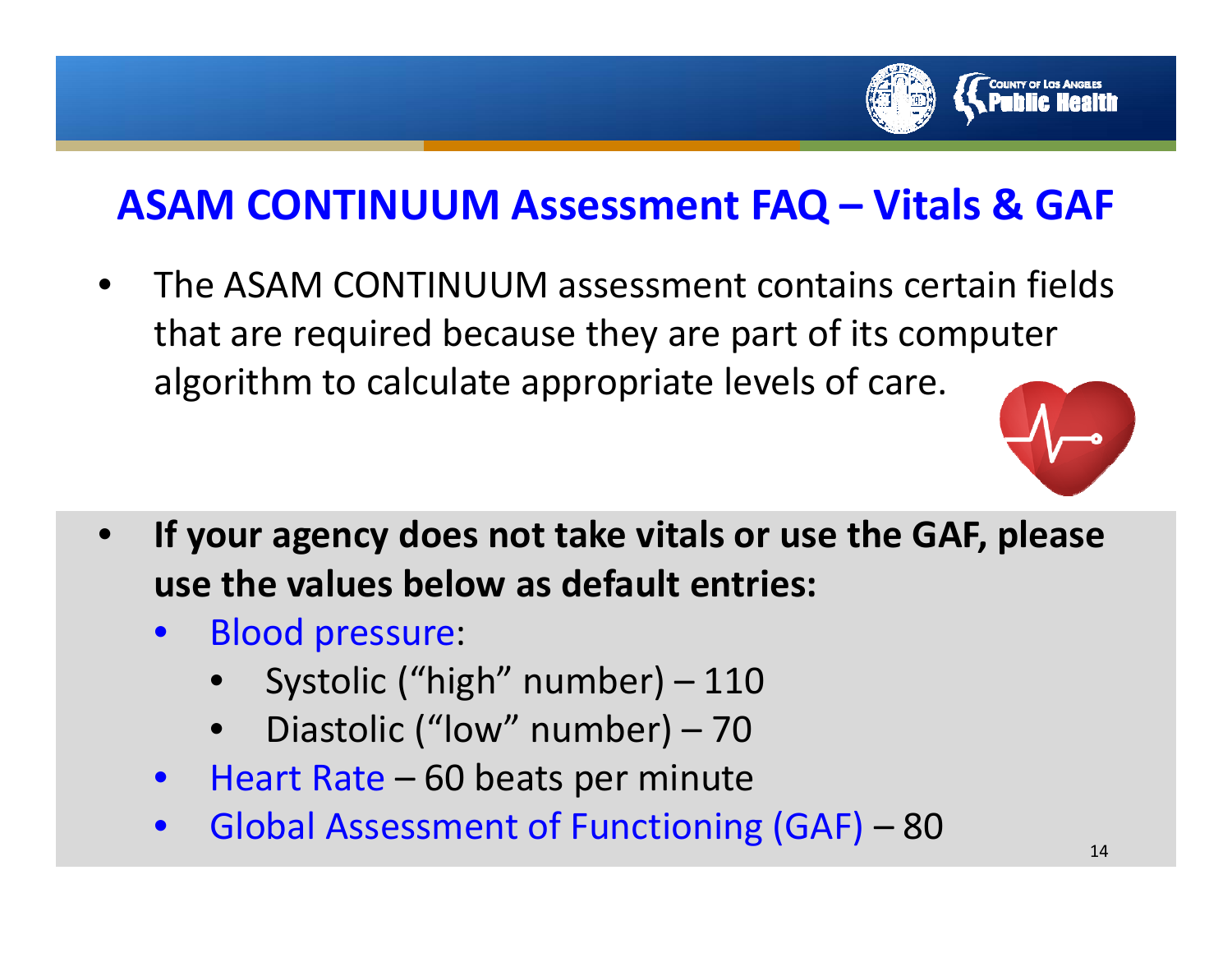

|                                         | <b>Sage Access Groups</b> |                                                                          |  |
|-----------------------------------------|---------------------------|--------------------------------------------------------------------------|--|
|                                         | $\mathbf{1}$              | <b>Clinical Only - LPHA</b>                                              |  |
| taff                                    | $\overline{2}$            | <b>Clinical Only - Licensed-Eligible LPHA</b>                            |  |
|                                         | $\overline{\mathbf{3}}$   | <b>Clinical Only - Counselor</b>                                         |  |
|                                         | $\overline{4}$            | <b>Clinical Only - Student/Intern</b>                                    |  |
| he                                      | 5                         | <b>Financial Only</b>                                                    |  |
|                                         | 6                         | <b>Financial + Clinical - LPHA</b>                                       |  |
| SAPC<br>vhat<br>s $\prime$<br>your<br>e | 7                         | Financial + Clinical – Licensed-Eligible LPHA                            |  |
|                                         | 8                         | <b>Financial + Clinical - Counselor</b>                                  |  |
|                                         | 9                         | <b>Audit User</b> (view-only access to SELECT clinical & financial data) |  |
|                                         | <b>10</b>                 | <b>Operations</b> (view-only access to ALL clinical & financial data)    |  |
|                                         | 11                        | <b>Clerical</b>                                                          |  |
|                                         | 12                        | Clinical View Only - No Log-In                                           |  |

\*Refer to Sage Access Group Description document on SAPC's Sage website for moree details and the set of the set of the set of the set of the set of the set of the set of the set of the set o

**\*Assessing anticipated** st **tasks whenassigning the Sage Access Group is very important. The informationprovided** to S **determines what kind of access / permissions staff will havewithin Sage.**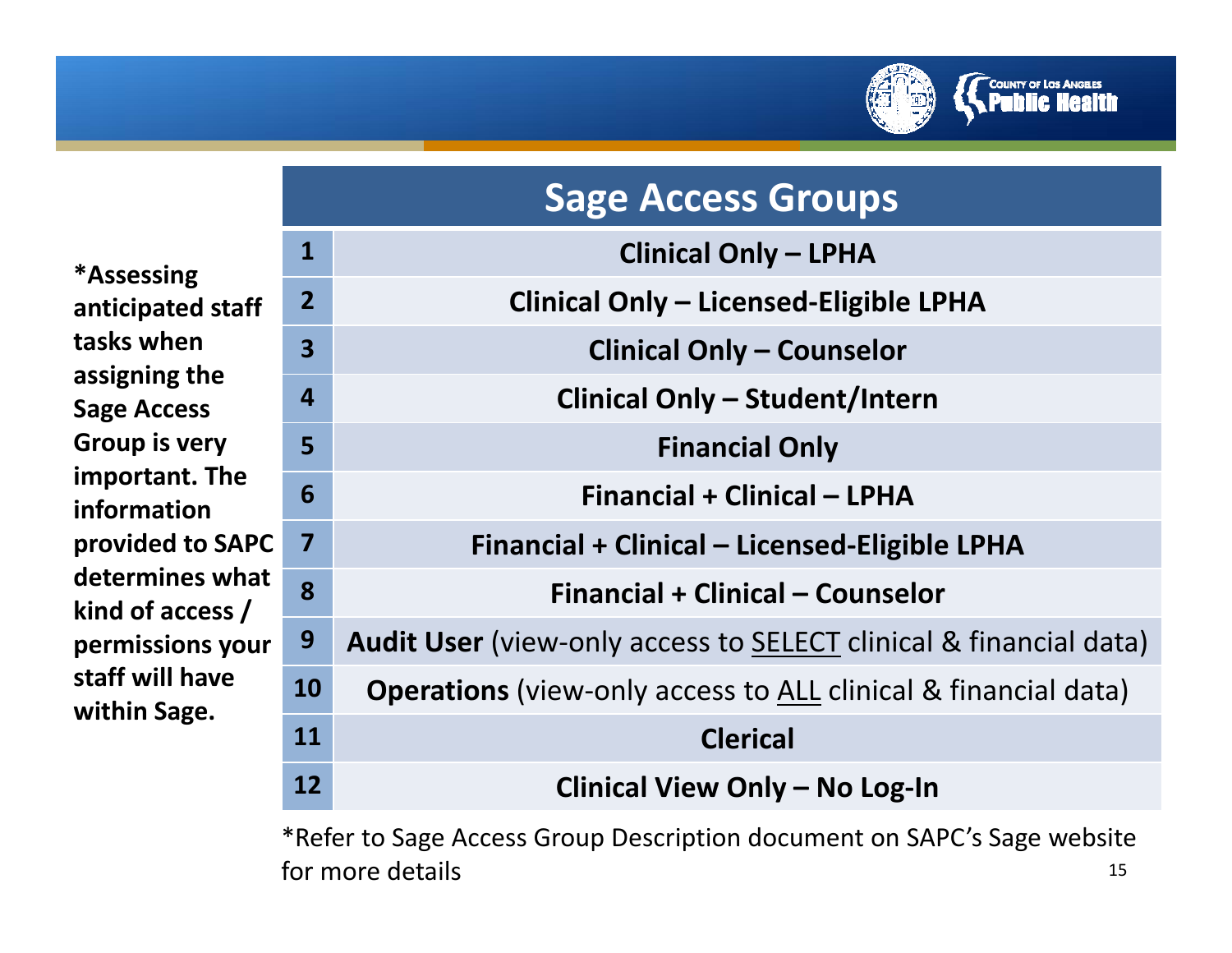

## **New Access Groups**

| <b>ACCESS GROUP</b>                        | <b>DESCRIPTION</b>                                                                                                                                                                                       |
|--------------------------------------------|----------------------------------------------------------------------------------------------------------------------------------------------------------------------------------------------------------|
| <b>Operations</b>                          | View-only access to the entire Sage system (all clinical & financial<br>forms and reports). This is the broadest view-only Access Group.                                                                 |
| <b>Audit User</b>                          | View-only access to some clinical and financial components of<br>Sage. This view-only access is more limited than the Operations<br><b>Access Group.</b>                                                 |
| <b>Clerical</b>                            | Allows clerical staff to have access to admission and demographic<br>data.                                                                                                                               |
| <b>Clinical Only-</b><br>Student/Intern    | Allows unregistered students/interns that do not yet have their<br>degree to conduct some clinical work, with appropriate co-<br>signatures.                                                             |
| <b>Clinical Visible</b><br>Only - No Login | Enables a clinician who does not need to enter data into Sage to<br>appear in drop down lists. This would largely be needed by<br>Secondary Sage Users who are electronically billing from their<br>EHR. |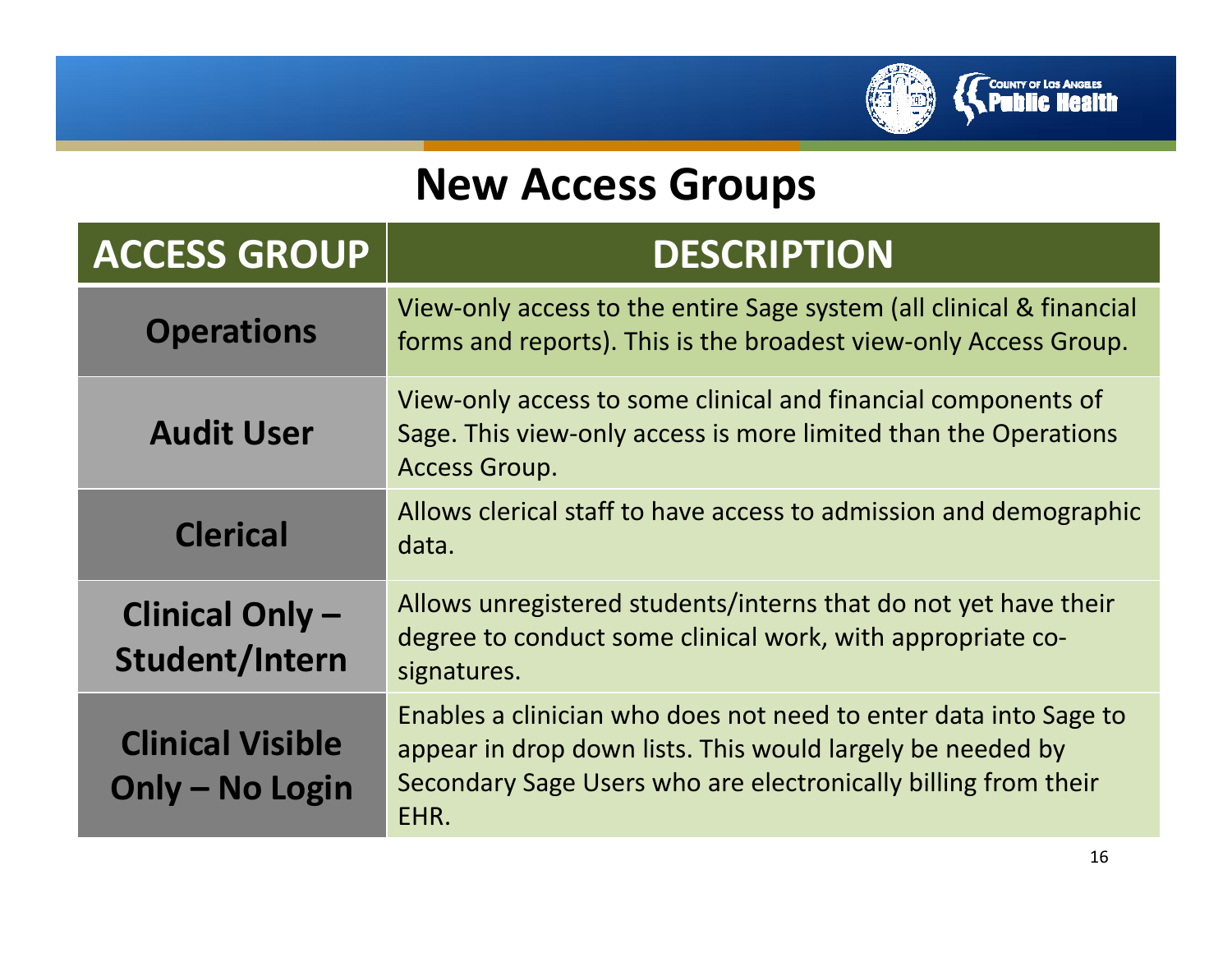

| Licensed-Eligible LPHAs vs. Students/Interns |                                                                                                                         |  |  |  |
|----------------------------------------------|-------------------------------------------------------------------------------------------------------------------------|--|--|--|
| Licensed-<br><b>Eligible LPHAs</b>           | • REGISTERED with respective state licensing board<br>• Can function in Sage without co-signature from<br>licensed LPHA |  |  |  |
| Students/<br><b>Interns</b>                  | • NOT REGISTERED with respective state licensing<br>board<br>• REQUIRES CO-SIGNATURE from licensed LPHA<br>within Sage  |  |  |  |

- • The State recently clarified that licensed‐eligible LPHAs registered with their respective Board (BBS, Board of Psychology, etc) may serve as LPHA's, though they still need to be appropriately supervised by <sup>a</sup> licensed LPHA, per state board requirements.
- 17• **The Clinical‐Only Student/Intern Access Group** allows student/interns to deliver services with appropriate supervision AND <u>co-signature</u> by a licensed LPHA.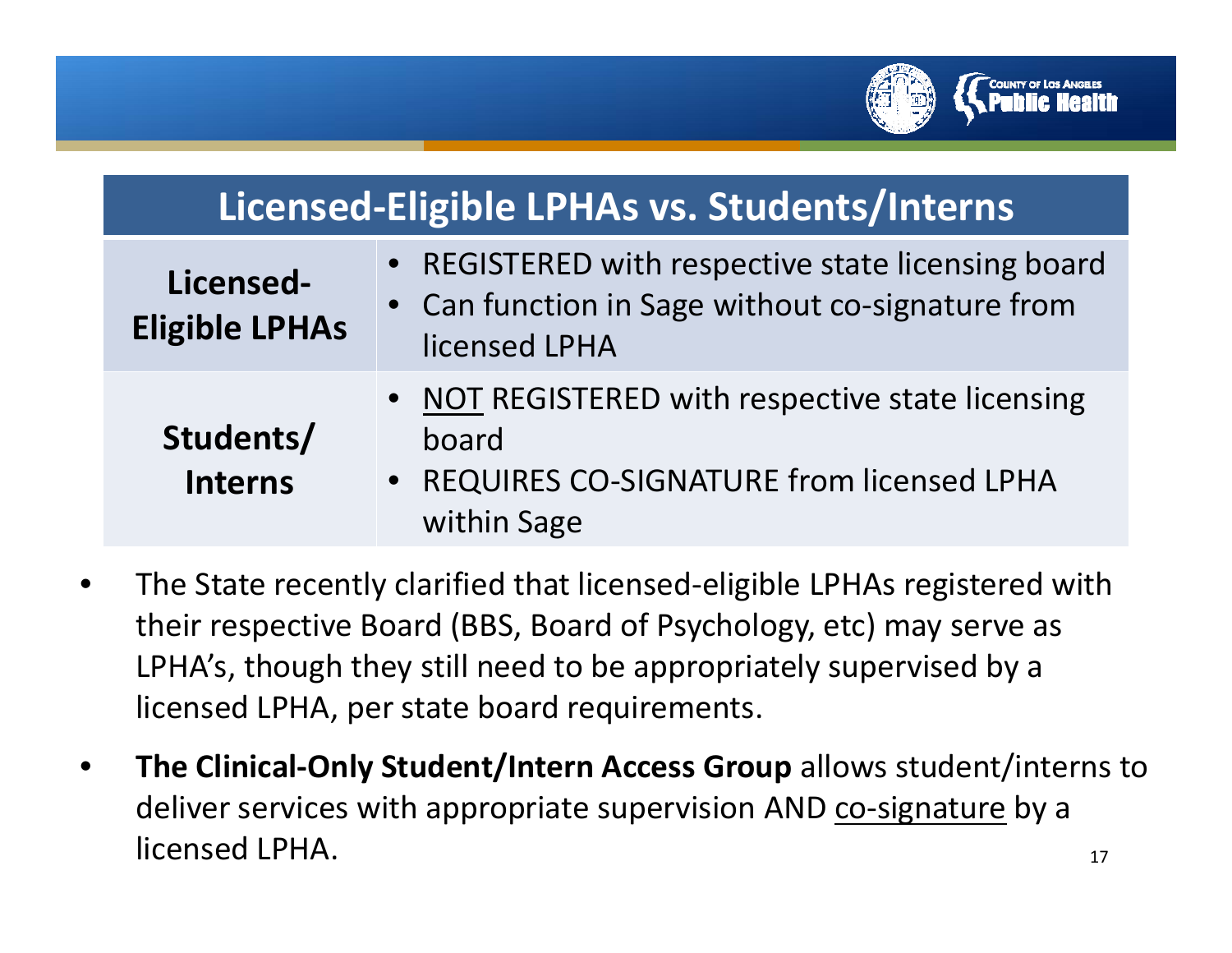

## **Sage Support**

- • **Sage Webinar Training Series**
	- • Webinars to provide additional training support on commonly used Sage functions
	- •• Meant to supplement required Sage trainings, not replace them
- • **Sage Provider Business Technology Committee Meetings**
	- • Meeting to discuss Sage‐related updates and operational issues for both Primary and Secondary Sage Users
- • **Required Web‐Based Trainings for Onboarding New Provider Staff**
	- •Will be available in late Spring
	- •Allows timely access to trainings with reduced cost